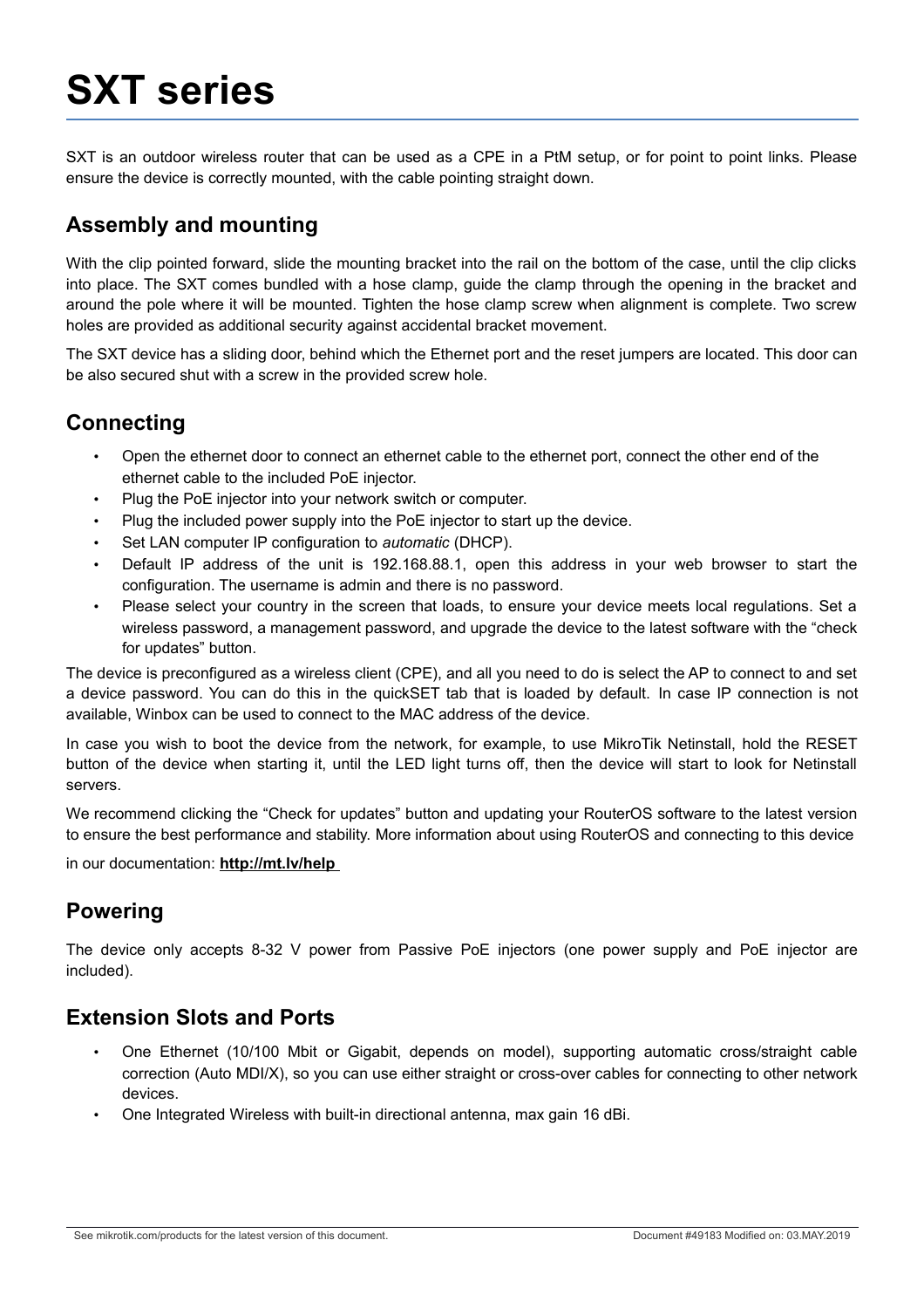## **Buttons and Jumpers**

RouterBOOT reset button has the following functions. Press the button and apply the power, then:

- Release the button when green LED starts flashing, to reset RouterOS configuration to defaults.
- Release the button when the LED turns solid green to clear all configuration and defaults.
- Release the button after LED is no longer lit (~20 seconds) to cause a device to look for Netinstall servers (required for reinstalling RouterOS over the network).

Regardless of the above option used, the system will load the backup RouterBOOT loader if the button is pressed before power is applied to the device. Useful for RouterBOOT debugging and recovery.

The device includes a grounding connection behind the ethernet port door (a screw or a metal loop, depending on model), which you should connect to the grounding installation of the tower or building where the device will be used. This is to substantially reduce the risk of ESD and lightning damage.

# **Operating System Support**

The device only supports RouterOS software with the version number at or above what is indicated in the RouterOS menu /system resource. Other operating systems have not been tested.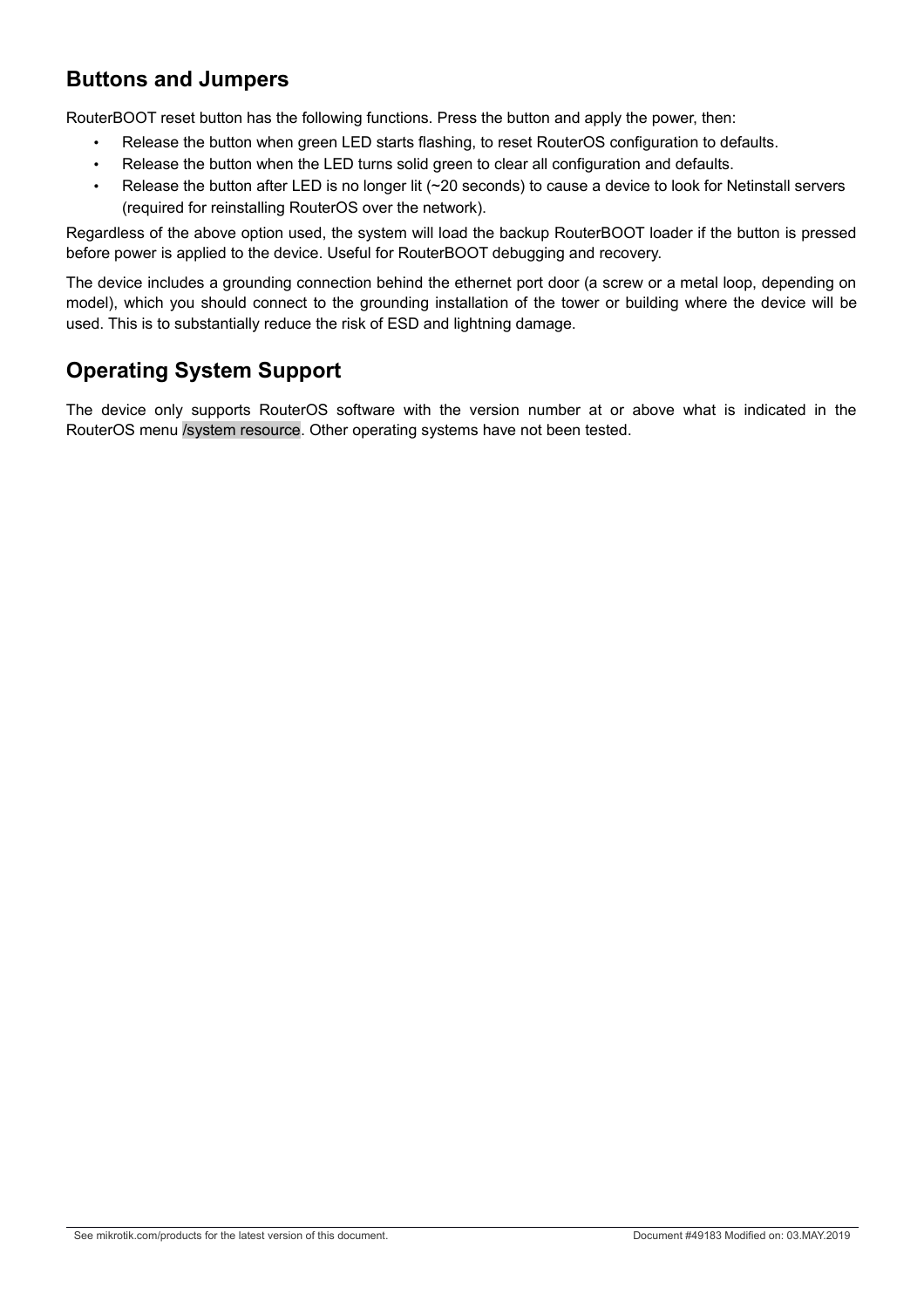### **Federal Communication Commission Interference Statement**

This equipment has been tested and found to comply with the limits for a Class B digital device, pursuant to Part 15 of the FCC Rules. These limits are designed to provide reasonable protection against harmful interference in a residential installation.



This equipment generates, uses and can radiate radio frequency energy and, if not installed and used in accordance with the instructions, may cause harmful interference to radio communications. However, there is no guarantee that interference will not occur in a particular installation. If this equipment does cause harmful interference to radio or television reception, which can be determined by turning the equipment off and on, the user is encouraged to try to correct the interference by one of the following measures:

- Reorient or relocate the receiving antenna.
- Increase the separation between the equipment and receiver.
- Connect the equipment into an outlet on a circuit different from that to which the receiver is connected.
- Consult the dealer or an experienced radio/TV technician for help.

FCC Caution: Any changes or modifications not expressly approved by the party responsible for compliance could void the user's authority to operate this equipment.

This device complies with Part 15 of the FCC Rules. Operation is subject to the following two conditions: (1) This device may not cause harmful interference, and (2) this device must accept any interference received, including interference that may cause undesired operation.This device and its antenna must not be co-located or operation in conjunction with any other antenna or transmitter.

IMPORTANT: Exposure to Radio Frequency Radiation. 20 cm minimum distance has to be maintained between the antenna and user. Under such configuration, the FCC radiation exposure limits set forth for an population/uncontrolled environment can be satisfied.

Antenna Installation. WARNING: It is installer's responsibility to ensure that when using the authorized antennas in the United States (or where FCC rules apply); only those antennas certified with the product are used. The use of any antenna other than those certified with the product is expressly forbidden in accordance to FCC rules CFR47 part 15.204. The installer should configure the output power level of antennas, according to country regulations and per antenna type. Professional installation is required of equipment with connectors to ensure compliance with health and safety issues.

**FCC ID numbers**: TV7SXTR2N, TV7SXT-2ND, TV7SXTG-5HACD, TV7SXTG-5HACD, TV7SXTG-5HACD, TV7SXT-5HPND, TV7SXTG-5HPND, TV7SXT-5ND, TV7SXTG-2HND, TV7SXTG-2HND

## **Industry Canada**

This device complies with Industry Canada licence-exempt RSS standard(s). Operation is subject to the following two conditions: (1) this device may not cause interference, and (2) this device must accept any interference, including interference that may cause undesired operation of the device.

Le présent appareil est conforme aux CNR d'Industrie Canada applicables aux appareils radio exempts de licence. L'exploitation est autorisée aux deux conditions suivantes : (1) l'appareil ne doit pas produire de brouillage, et (2) l'utilisateur de l'appareil doit accepter tout brouillage radioélectrique subi, même si le brouillage est susceptible d'en compromettre le fonctionnement.

**IC numbers**: 7442A-SXTR2N, 7442A-SXTG5HACD, 7442A-SXTG5HACD, 7442A-SXT5ND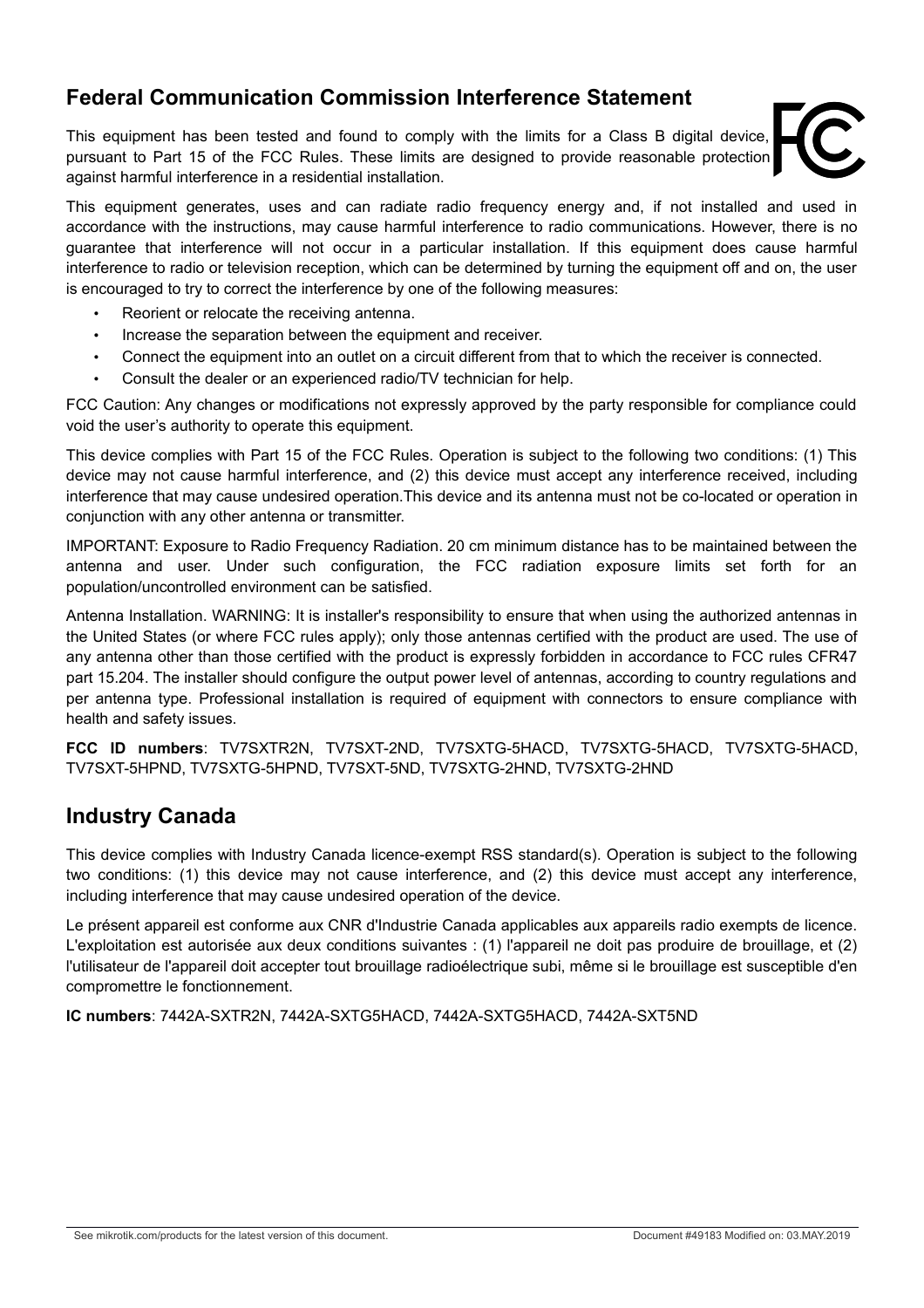#### **CE Declaration of Conformity**

Manufacturer: Mikrotikls SIA, Brivibas gatve 214i Riga, Latvia, LV1039.

|    | $m$ ananao $m$ . Iviini olinis Oli I, Drivibas yatvo $L$ i $\pi$ i Tiiga, Latvia, Lv Toos.                                                                                                                                                       |
|----|--------------------------------------------------------------------------------------------------------------------------------------------------------------------------------------------------------------------------------------------------|
|    | ВСС настоящото Mikrotīkls SIA декларира, че този тип радиосъоръжение RouterBOARD е в съответствие с Директива 2014/53/EC.                                                                                                                        |
|    | Цялостният текст на ЕС декларацията за съответствие може да се намери на следния интернет адрес: https://mikrotik.com/products                                                                                                                   |
|    | CS Tímto Mikrotīkls SIA prohlašuje, že typ rádiového zařízení RouterBOARD je v souladu se směrnicí 2014/53/EU. Úplné znění EU prohlášení o                                                                                                       |
|    | shodě je k dispozici na této internetové adrese: https://mikrotik.com/products                                                                                                                                                                   |
|    | DA Hermed erklærer Mikrotīkls SIA, at radioudstyrstypen RouterBOARD er i overensstemmelse med direktiv 2014/53/EU. EU-                                                                                                                           |
|    | overensstemmelseserklæringens fulde tekst kan findes på følgende internetadresse: https://mikrotik.com/products                                                                                                                                  |
|    | DE Hiermit erklärt Mikrotīkls SIA, dass der Funkanlagentyp RouterBOARD der Richtlinie 2014/53/EU entspricht. Der vollständige Text der EU-                                                                                                       |
|    | Konformitätserklärung ist unter der folgenden Internetadresse verfügbar: https://mikrotik.com/products                                                                                                                                           |
|    | ΕL Με την παρούσα ο/η Mikrotīkls SIA , δηλώνει ότι ο ραδιοεξοπλισμός RouterBOARD πληροί την οδηγία 2014/53/ΕΕ. Το πλήρες κείμενο της<br> δήλωσης συμμόρφωσης ΕΕ διατίθεται στην ακόλουθη ιστοσελίδα στο διαδίκτυο: https://mikrotik.com/products |
|    | EN Hereby, Mikrotīkls SIA declares that the radio equipment type RouterBOARD is in compliance with Directive 2014/53/EU. The full text of the                                                                                                    |
|    | EU declaration of conformity is available at the following internet address: https://mikrotik.com/products                                                                                                                                       |
|    | ES Por la presente, Mikrotīkls SIA declara que el tipo de equipo radioeléctrico RouterBOARD es conforme con la Directiva 2014/53/UE. El texto                                                                                                    |
|    | completo de la declaración UE de conformidad está disponible en la dirección Internet siguiente: https://mikrotik.com/products                                                                                                                   |
|    | ET Käesolevaga deklareerib Mikrotīkls SIA, et käesolev raadioseadme tüüp RouterBOARD vastab direktiivi 2014/53/EL nõuetele. ELi                                                                                                                  |
|    | vastavusdeklaratsiooni täielik tekst on kättesaadav järgmisel internetiaadressil: https://mikrotik.com/products                                                                                                                                  |
|    | Mikrotīkls SIA vakuuttaa, että radiolaitetyyppi RouterBOARD on direktiivin 2014/53/EU mukainen. EU-vaatimustenmukaisuusvakuutuksen                                                                                                               |
|    | täysimittainen teksti on saatavilla seuraavassa internetosoitteessa: https://mikrotik.com/products                                                                                                                                               |
|    | FR Le soussigné, Mikrotīkls SIA, déclare que l'équipement radioélectrique du type RouterBOARD est conforme à la directive 2014/53/UE. Le                                                                                                         |
|    | texte complet de la déclaration UE de conformité est disponible à l'adresse internet suivante: https://mikrotik.com/products                                                                                                                     |
|    | HR Mikrotīkls SIA ovime izjavljuje da je radijska oprema tipa RouterBOARD u skladu s Direktivom 2014/53/EU. Cjeloviti tekst EU izjave o                                                                                                          |
|    | sukladnosti dostupan je na sljedećoj internetskoj adresi: https://mikrotik.com/products                                                                                                                                                          |
|    | HU Mikrotīkls SIA igazolja, hogy a RouterBOARD típusú rádióberendezés megfelel a 2014/53/EU irányelvnek. Az EU-megfelelőségi nyilatkozat                                                                                                         |
|    | teljes szövege elérhető a következő internetes címen: https://mikrotik.com/products                                                                                                                                                              |
| lΤ | Il fabbricante, Mikrotīkls SIA, dichiara che il tipo di apparecchiatura radio RouterBOARD è conforme alla direttiva 2014/53/UE. Il testo                                                                                                         |
|    | completo della dichiarazione di conformità UE è disponibile al seguente indirizzo Internet: https://mikrotik.com/products                                                                                                                        |
| IS | Hér með lýsir Mikrotīkls SIA yfir því að RouterBOARD er í samræmi við grunnkröfur og aðrar kröfur, sem gerðar eru í tilskipun 2014/53/EU.                                                                                                        |
|    | Fullur texti ESB samræmisyfirlýsing er að finna á eftirfarandi netfangi: https://mikrotik.com/products                                                                                                                                           |
|    | LT Aš, Mikrotīkls SIA, patvirtinu, kad radijo įrenginių tipas RouterBOARD atitinka Direktyvą 2014/53/ES. Visas ES atitikties deklaracijos tekstas<br>prieinamas šiuo interneto adresu: https://mikrotik.com/products                             |
|    | Ar šo Mikrotīkls SIA deklarē, ka radioiekārta RouterBOARD atbilst Direktīvai 2014/53/ES. Pilns ES atbilstības deklarācijas teksts ir pieejams                                                                                                    |
|    | šādā interneta vietnē: https://mikrotik.com/products                                                                                                                                                                                             |
|    | MT B'dan, Mikrotīkls SIA, niddikjara li dan it-tip ta' tagħmir tar-radju RouterBOARD huwa konformi mad-Direttiva 2014/53/UE. It-test kollu tad-                                                                                                  |
|    | dikjarazzjoni ta' konformità tal-UE huwa disponibbli f'dan l-indirizz tal-Internet li ġej: https://mikrotik.com/products                                                                                                                         |
|    | NL Hierbij verklaar ik, Mikrotīkls SIA , dat het type radioapparatuur RouterBOARD conform is met Richtlijn 2014/53/EU. De volledige tekst van                                                                                                    |
|    | de EU-conformiteitsverklaring kan worden geraadpleegd op het volgende internetadres: https://mikrotik.com/products                                                                                                                               |
|    | NOMikrotīkls SIA erklærer herved at utstyret RouterBOARD er i samsvar med de grunnleggende krav og øvrige relevante krav i direktiv                                                                                                              |
|    | 2014/53/EU. Den fulle teksten til EU-samsvarserklæringen er tilgjengelig på følgende internettadresse: https://mikrotik.com/products                                                                                                             |
|    | PL Mikrotīkls SIA niniejszym oświadcza, że typ urządzenia radiowego RouterBOARD jest zgodny z dyrektywą 2014/53/UE. Pełny tekst                                                                                                                  |
|    | deklaracji zgodności UE jest dostępny pod następującym adresem internetowym: https://mikrotik.com/products                                                                                                                                       |
|    | PT O(a) abaixo assinado(a) Mikrotīkls SIA declara que o presente tipo de equipamento de rádio RouterBOARD está em conformidade com a                                                                                                             |
|    | Diretiva 2014/53/UE. O texto integral da declaração de conformidade está disponível no seguinte endereço de Internet:                                                                                                                            |
|    | https://mikrotik.com/products                                                                                                                                                                                                                    |
|    | ROPrin prezenta, Mikrotīkls SIA declară că tipul de echipamente radio RouterBOARD este în conformitate cu Directiva 2014/53/UE. Textul                                                                                                           |
|    | integral al declarației UE de conformitate este disponibil la următoarea adresă internet: https://mikrotik.com/products                                                                                                                          |
|    | SK Mikrotīkls SIA týmto vyhlasuje, že rádiové zariadenie typu RouterBOARD je v súlade so smernicou 2014/53/EÚ. Úplné EÚ vyhlásenie o                                                                                                             |
|    | zhode je k dispozícii na tejto internetovej adrese: https://mikrotik.com/products                                                                                                                                                                |
|    | SL Mikrotīkls SIA potrjuje, da je tip radijske opreme RouterBOARD skladen z Direktivo 2014/53/EU. Celotno besedilo izjave EU o skladnosti je                                                                                                     |
|    | na voljo na naslednjem spletnem naslovu: https://mikrotik.com/products                                                                                                                                                                           |
|    | SV Härmed försäkrar Mikrotīkls SIA att denna typ av radioutrustning RouterBOARD överensstämmer med direktiv 2014/53/EU. Den fullständiga                                                                                                         |
|    | texten till EU-försäkran om överensstämmelse finns på följande webbadress: https://mikrotik.com/products                                                                                                                                         |

#### **MPE statement**

This equipment complies with EU radiation exposure limits set forth for an uncontrolled environment. This equipment should be installed and operated with minimum distance of 20 cm between the radiator and your body, unless specifically stated otherwise in page 1 of this document. In RouterOS you must specify your country, to make sure local wireless regulations are observed.

#### **Frequency bands terms of use**

| <b>Frequency range (for applicable models)</b> Channels used Maximum Output Power (EIRP) Restriction |           |        |                                                        |  |  |
|------------------------------------------------------------------------------------------------------|-----------|--------|--------------------------------------------------------|--|--|
| 2412-2472 MHz                                                                                        | - 13      | 20 dBm | Without any restriction to use in all EU Member States |  |  |
| 5150-5250 MHz                                                                                        | 26 - 48   | 23 dBm | Restricted to indoor use only*                         |  |  |
| 5250-5350 MHz                                                                                        | 52 - 64   | 20 dBm | Restricted to indoor use only*                         |  |  |
| 5470-5725 MHz                                                                                        | 100 - 140 | 27 dBm | Without any restriction to use in all EU Member States |  |  |

*\* It is the customer's responsibility to follow local country regulations, including operation within legal frequency channels, output power, cabling requirements, and Dynamic Frequency Selection (DFS) requirements. All Mikrotik radio devices must be professionally installed!*

*Note. Information contained here is subject to change. Please visit the product page on [www.mikrotik.com](http://www.mikrotik.com/) for the most up to date version of this document.*